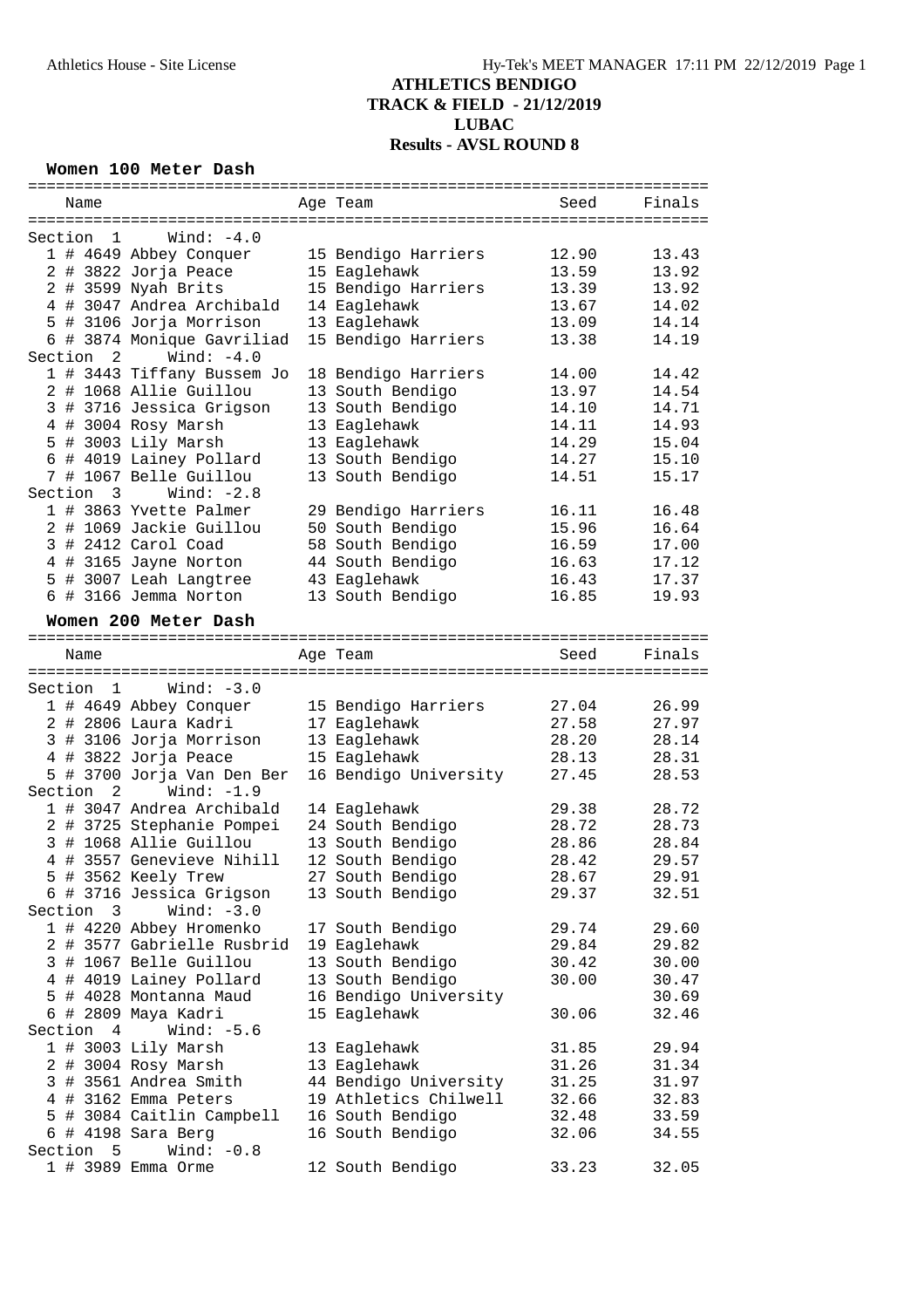#### **....Women 200 Meter Dash** 2 # 1069 Jackie Guillou 50 South Bendigo 33.50 33.72 3 # 4218 Trudy Haines 49 South Bendigo 34.59 34.18 4 # 3863 Yvette Palmer 29 Bendigo Harriers 33.56 34.46 5 # 2412 Carol Coad 58 South Bendigo 34.22 34.96 6 # 2860 Kathryn Heagney 69 Eaglehawk 34.44 35.05 7 # 3007 Leah Langtree 43 Eaglehawk 33.88 36.74 Section 6 Wind: 0.8 1 # 3764 Toni Phillips 47 Preston 36.11 34.03 2 # 4465 Janet Hodnett 41 Bendigo University 35.23 34.27 3 # 2807 Sandra Kadri 49 Eaglehawk 35.07 34.49 4 # 3699 Melissa Douglas 45 Bendigo University 39.03 42.38 5 # 3083 Kylie Campbell 43 South Bendigo 42.62 44.77 **Men 100 Meter Dash** ========================================================================= Name **Age Team** Seed Finals ========================================================================= Section 1 Wind: -2.8 1 # 1176 Kye Mason 17 Eaglehawk 11.30 11.64 2 #11107 xJulian Callea 18 Unattached 12.01 X12.12 3 # 3571 Angus McKindlay 16 Eaglehawk 11.64 12.17 4 # 4644 Alec Colturi 15 Eaglehawk 12.49 Section 2 Wind: -4.7 1 #11010 xDavid Morrissey 38 Unattached 12.44 X12.78 2 # 4267 Arshdeep Singh 16 South Bendigo 12.70 12.88 3 # 1825 Zackery Tickell 14 South Bendigo 12.92 14.40 Section 3 Wind: -2.6 1 # 4423 Harry Roberts 14 Eaglehawk 13.26 13.32 2 # 3167 Aaron Norton 40 South Bendigo 13.26 13.49 3 # 1261 Antony Langdon 51 Eaglehawk 13.28 13.71 4 # 2808 Christopher Kadri 50 Eaglehawk 13.75 14.23 5 # 3445 Keenan Seymour 12 South Bendigo 13.72 15.27 6 # 4318 Peter Clarke 48 Bendigo Harriers 13.61 17.39 Section 4 Wind: -2.4 1 # 3873 Jake Gavriliadis 13 Bendigo Harriers 14.63 13.98 2 # 3085 Kyle Hilson 22 South Bendigo 14.32 14.25 3 # 4219 Logan Hromenko 14 South Bendigo 14.30 15.33 4 # 2644 Eric Baker 57 Bendigo Harriers 14.77 15.34 5 # 4249 Connor Clarke 14 Bendigo Harriers 15.63 16.39 **Men 200 Meter Dash** ========================================================================= Name **Age Team** Age Team Seed Finals ========================================================================= Section 1 Wind: -0.1 1 # 3688 Jamie Harrison 19 Glenhuntly 23.72 22.82 2 # 1176 Kye Mason 17 Eaglehawk 22.07 22.99 3 # 3571 Angus McKindlay 16 Eaglehawk 24.04 23.80 4 # 3087 Jake Hilson 20 South Bendigo 23.78 23.86 5 # 3345 James Bentley 15 Eaglehawk 23.62 23.87 6 #11107 xJulian Callea 18 Unattached 25.06 X24.44 7 # 3281 Oliver Muggleton 17 South Bendigo 24.49 24.73 Section 2 Wind: -3.5 1 # 4644 Alec Colturi 15 Eaglehawk 25.13 2 # 4267 Arshdeep Singh 16 South Bendigo 25.93 25.77 3 # 4423 Harry Roberts 14 Eaglehawk 26.78 26.19 4 # 4375 Sam Storer 27 Eaglehawk 26.17 26.25 5 #11108 Kieren Tuohey 19 Unattached 25.90 X26.40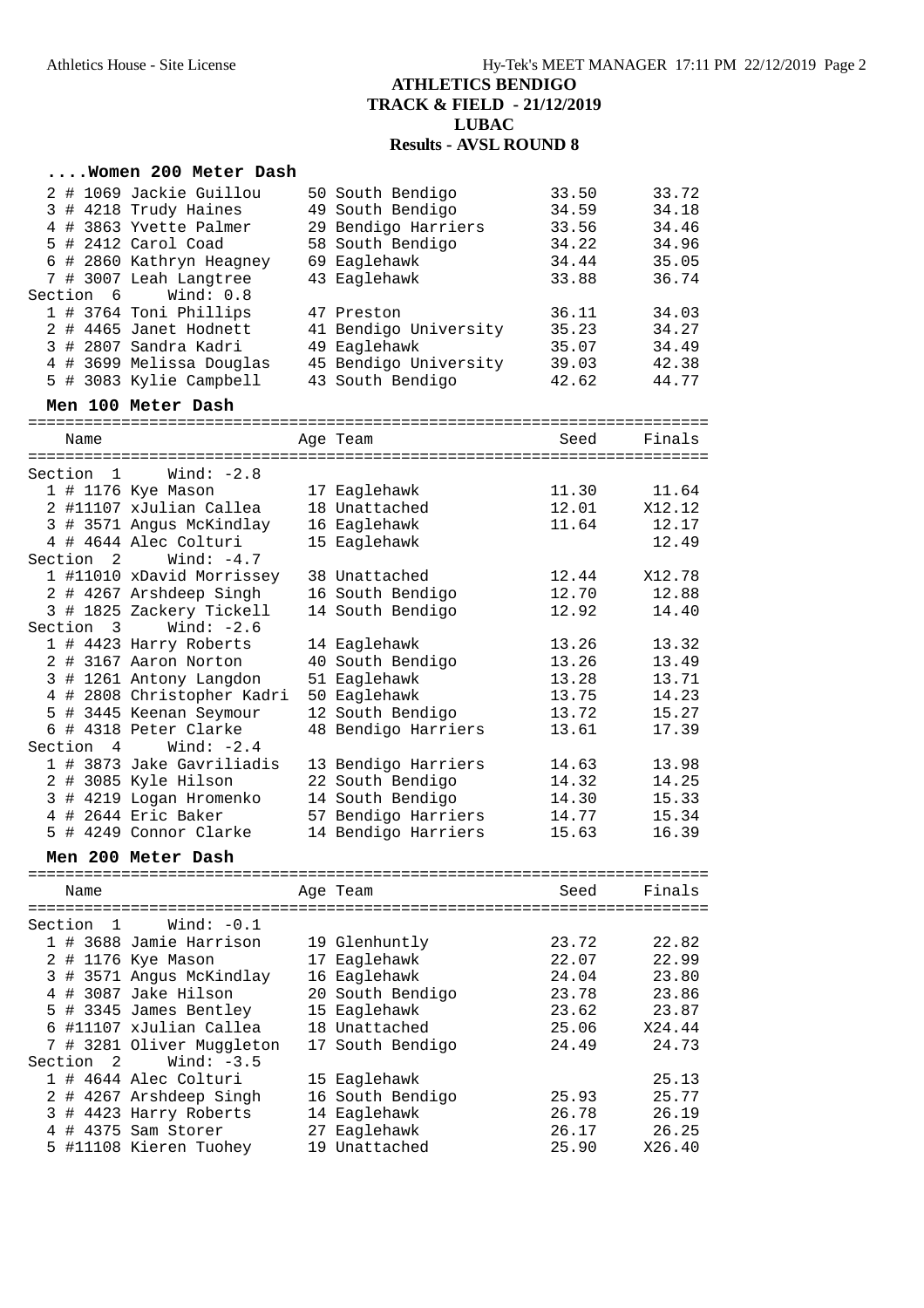|               | Men 200 Meter Dash                                    |                                              |                    |                    |
|---------------|-------------------------------------------------------|----------------------------------------------|--------------------|--------------------|
|               | 6 # 3538 David Chisholm                               | 51 Eaglehawk                                 | 25.97              | 27.00              |
|               | 7 # 1261 Antony Langdon                               | 51 Eaglehawk                                 | 27.21              | 27.60              |
|               | 8 # 3952 Nicholas Alexande                            | 15 South Bendigo                             | 27.05              | 28.19              |
| Section 3     | Wind: $-5.5$                                          |                                              |                    |                    |
|               | 1 # 4318 Peter Clarke                                 | 48 Bendigo Harriers                          | 28.81              | 28.98              |
|               | 2 # 2808 Christopher Kadri<br>3 # 2482 Terry Hicks    | 50 Eaglehawk<br>65 Eaglehawk                 | 28.68<br>28.32     | 29.35<br>29.80     |
|               | 4 # 2931 Geoff Jordan                                 | 50 Bendigo Harriers                          | 29.25              | 29.98              |
|               | 5 # 3085 Kyle Hilson                                  | 22 South Bendigo                             | 28.49              | 30.81              |
| Section 4     | Wind: -2.7                                            |                                              |                    |                    |
|               | 1 # 2644 Eric Baker                                   | 57 Bendigo Harriers                          | 30.15              | 30.83              |
|               | 2 # 1012 Leigh Browell                                | 45 South Bendigo                             | 30.06              | 31.14              |
|               | 3 # 3445 Keenan Seymour                               | 12 South Bendigo                             | 30.45              | 34.83              |
|               | 4 # 4249 Connor Clarke                                | 14 Bendigo Harriers                          | 36.05              | 35.79              |
|               | 5 # 2714 Ross Douglas                                 | 53 Bendigo University                        | 30.48              | 36.03              |
|               | 6 # 4204 Stephen Ryan                                 | 63 Eaglehawk                                 | 38.56              | 38.27              |
|               | Mixed 800 Meter Run                                   |                                              |                    |                    |
| Name          |                                                       | Age Team                                     | Seed               | Finals             |
|               |                                                       |                                              |                    |                    |
| Section 1     |                                                       |                                              |                    |                    |
|               | 1 # 3645 Michael Preece                               | M25 Bendigo Harriers                         | 2:05.80            | 2:03.90            |
|               | 2 # 3087 Jake Hilson                                  | M20 South Bendigo                            | 2:08.73            | 2:12.64            |
|               | 3 # 3855 Kenan Seebah                                 | M16 Eaglehawk                                | 2:16.13            | 2:16.02            |
|               | 4 # 3281 Oliver Muggleton                             | M17 South Bendigo                            | 2:17.22            | 2:27.30            |
| Section<br>2  |                                                       |                                              |                    |                    |
|               | 1 # 4119 Alex Pitt<br>2 # 4120 Xavier Pitt            | M15 Bendigo Harriers<br>M13 Bendigo Harriers | 2:19.69<br>2:22.72 | 2:09.86<br>2:10.87 |
|               | 3 # 1498 Matthew Schepisi                             | M36 Melbourne Uni                            |                    | 2:13.78            |
|               | 4 # 4231 Luke Matthews                                | M38 Bendigo Harriers                         | 2:18.52            | 2:21.20            |
|               | 5 # 3952 Nicholas Alexande M15 South Bendigo          |                                              | 2:22.13            | 2:33.48            |
| Section 3     |                                                       |                                              |                    |                    |
|               | 1 # 3945 Craig Green                                  | M52 Bendigo University                       | 2:29.16            | 2:28.06            |
|               | 2 # 2712 Christopher Timew M45 South Bendigo          |                                              | 2:33.96            | 2:31.37            |
|               | 3 # 3577 Gabrielle Rusbrid W19 Eaglehawk              |                                              | 2:30.70            | 2:33.15            |
|               | 4 # 3084 Caitlin Campbell W16 South Bendigo           |                                              | 2:41.06            | 2:48.18            |
|               | 5 # 4198 Sara Berg                                    | W16 South Bendigo                            | 2:35.75            | 3:01.16            |
| Section 4     |                                                       |                                              | 2:47.15            |                    |
|               | 1 # 2780 Phoebe Lonsdale<br>2 # 3557 Genevieve Nihill | W14 Bendigo University<br>W12 South Bendigo  | 2:47.52            | 2:39.09<br>2:41.70 |
|               | 3 # 2644 Eric Baker                                   | M57 Bendigo Harriers                         | 2:50.28            | 2:50.10            |
|               | 4 # 3863 Yvette Palmer                                | W29 Bendigo Harriers                         | 2:57.99            | 2:55.01            |
|               | 5 # 1068 Allie Guillou                                | W13 South Bendigo                            | 3:05.04            | 2:55.40            |
|               | 6 # 2806 Laura Kadri                                  | W17 Eaglehawk                                | 2:48.39            | 3:07.81            |
| 7             | # 3086 Gregory Hilson                                 | M50 South Bendigo                            | 2:34.30            | 3:10.28            |
| Section<br>-5 |                                                       |                                              |                    |                    |
|               | 1 # 1067 Belle Guillou                                | W13 South Bendigo                            | 3:08.39            | 2:57.07            |
| 2             | # 1455 Debby Kirne                                    | W54 South Bendigo                            | 3:09.66            | 3:05.96            |
| 3             | # 3699 Melissa Douglas                                | W45 Bendigo University                       | 3:03.64            | 3:23.50            |
| 4             | # 1069 Jackie Guillou                                 | W50 South Bendigo                            | 3:29.63            | 3:33.71            |
| 5             | # 2999 Jennifer Payne                                 | W63 South Bendigo                            | 3:36.20            | 3:37.94            |
|               | 6 # 2807 Sandra Kadri<br>7 # 4204 Stephen Ryan        | W49 Eaglehawk<br>M63 Eaglehawk               | 3:46.83<br>3:54.36 | 3:40.84<br>3:45.05 |
|               | 8 # 3083 Kylie Campbell                               | W43 South Bendigo                            | 4:09.61            | 4:16.78            |
|               |                                                       |                                              |                    |                    |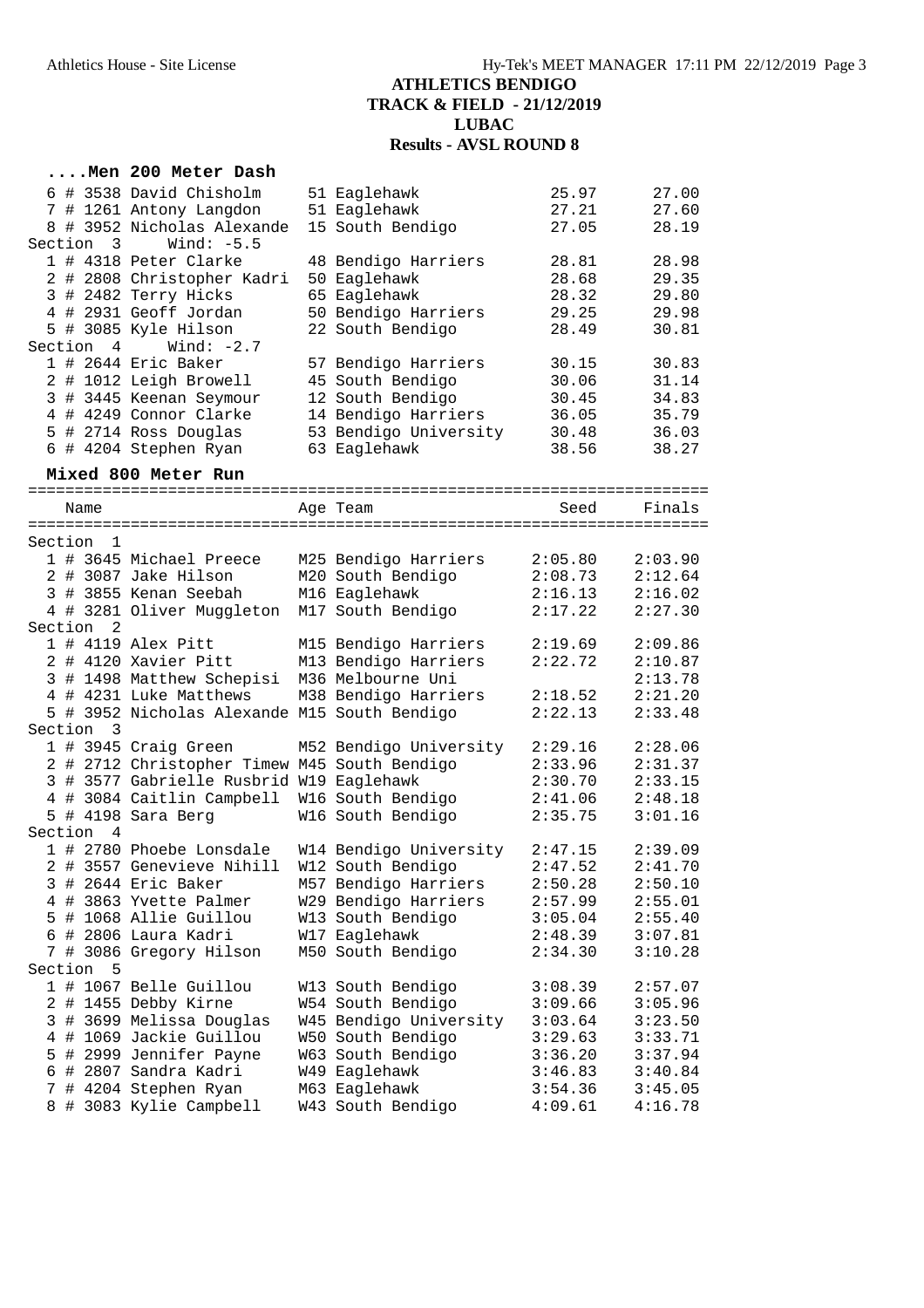# **Mixed 3000 Meter Run Handicap**

| Finals<br>Name<br>Age Team<br>Seed<br>=====================================<br>====================================<br>Section<br>$\mathbf 1$<br>1 # 3559 Isabel Nihill<br>13:43.08<br>13:04.00<br>W16 South Bendigo<br># 1668 Luke Millard<br>M32 Bendigo University<br>10:35.18<br>10:20.97<br>2<br># 1358 Jill Wilkie<br>W53 Bendigo Harriers<br>3<br>11:57.31<br># 3558 Bernard Nihill<br>10:40.68<br>M14 South Bendigo<br>10:49.42<br>4<br>W52 Bendigo Harriers<br># 1357 Anne Buckley<br>12:24.01<br>12:24.73<br>5.<br># 2779 David Lonsdale<br>6<br>M51 Bendigo University<br>12:10.56<br>12:07.99<br>M14 Bendigo Harriers<br>9:58.86<br>9:58.19<br>7<br># 2663 Harrison Boyd<br># 1824 Logan Tickell<br>M13 South Bendigo<br>10:02.15<br>10:09.56<br>8<br># 1411 Stephen Van Rees<br>M38 Bendigo University<br>11:03.57<br>9:38.42<br>9<br># 2157 Darren Hartland<br>M45 Bendigo University<br>11:27.38<br>11:23.94<br>10<br>11 # 2641 Glenn McMillan<br>M27 Shepparton<br>9:41.39<br>12 # 4288 Isobel James-McCl<br>W14 Bendigo University<br>11:55.50<br>12:17.10<br># 1669 Ben Stolz<br>M35 Bendigo University<br>10:10.30<br>10:38.01<br>13<br>14 # 3561 Andrea Smith<br>W44 Bendigo University<br>12:53.12<br>13:13.91<br># 2714 Ross Douglas<br>M53 Bendigo University<br>14:03.35<br>14:12.74<br>15<br>16 # 4465 Janet Hodnett<br>W41 Bendigo University<br>13:15.15<br>13:54.84<br>W54 South Bendigo<br>13:48.30<br>17 # 1455 Debby Kirne<br>14:12.61<br>18 # 4657 Matthew Buckell<br>M17 Bendigo University<br>9:35.55<br>19 # 1217 James Russell<br>M58 Bendigo University<br>13:32.31<br>14:08.70<br>20 # 3699 Melissa Douglas<br>W45 Bendigo University<br>14:23.99<br>14:40.45<br>21 # 3945 Craig Green<br>M52 Bendigo University<br>10:42.28<br>11:53.83<br>22 # 3865 Tullie Rowe<br>W15 Bendigo University<br>10:51.02<br>11:46.44<br>23 # 2201 Nigel Preston<br>M36 Bendigo University<br>9:20.50<br>10:55.16<br>24 # 1030 Charles Chambers<br>M65 Bendigo University<br>12:51.23<br>14:50.03<br>-- # 2543 David Heislers<br>M54 Bendigo University<br>11:35.33<br><b>DNF</b><br>Mixed 200 Meter Hurdles<br>Seed<br>Finals<br>Name<br>Age Team<br>Section<br>Wind: $-1.8$<br>1<br>1 # 1825 Zackery Tickell<br>M14 South Bendigo<br>33.15<br>2 # 3865 Tullie Rowe<br>W15 Bendigo University<br>36.31<br>3 # 3989 Emma Orme<br>W12 South Bendigo<br>43.06<br>40.48<br>Mixed 400 Meter Hurdles<br>==========<br>Finals<br>Age Team<br>Seed<br>Name<br>Section<br>1<br>1 # 3538 David Chisholm<br>M51 Eaglehawk<br>1:07.28<br>1:07.83<br>M36 Melbourne Uni<br>2 # 1498 Matthew Schepisi<br>1:15.70<br>3 # 1261 Antony Langdon<br>M51 Eaglehawk<br>1:17.78<br>1:16.37<br>4 # 3562 Keely Trew<br>W27 South Bendigo<br>1:16.66<br>1:17.03<br>Mixed 4x100 Meter Relay<br>-------------------------------------<br>Finals<br>Team<br>Seed<br>1 Bendigo Harriers<br>51.11<br>'B'<br>1) #4249 Connor Clarke 14<br>2) #4120 Xavier Pitt 13<br>4) #4119 Alex Pitt 15<br>3) #308 Logan Sandland 13<br>2 Bendigo Harriers<br>52.56<br>'A'<br>1) #3599 Nyah Brits 15<br>2) #4649 Abbey Conquer 15 |  |  |  |  |
|-----------------------------------------------------------------------------------------------------------------------------------------------------------------------------------------------------------------------------------------------------------------------------------------------------------------------------------------------------------------------------------------------------------------------------------------------------------------------------------------------------------------------------------------------------------------------------------------------------------------------------------------------------------------------------------------------------------------------------------------------------------------------------------------------------------------------------------------------------------------------------------------------------------------------------------------------------------------------------------------------------------------------------------------------------------------------------------------------------------------------------------------------------------------------------------------------------------------------------------------------------------------------------------------------------------------------------------------------------------------------------------------------------------------------------------------------------------------------------------------------------------------------------------------------------------------------------------------------------------------------------------------------------------------------------------------------------------------------------------------------------------------------------------------------------------------------------------------------------------------------------------------------------------------------------------------------------------------------------------------------------------------------------------------------------------------------------------------------------------------------------------------------------------------------------------------------------------------------------------------------------------------------------------------------------------------------------------------------------------------------------------------------------------------------------------------------------------------------------------------------------------------------------------------------------------------------------------------------------------------------------------------------------------------------------------------------------------------------------------------------------------------------------------------------------------------------------------------------------------------------------------------------------------------------------------------------------------------------------------------------------------------------------------------------------------------------------------------------------------|--|--|--|--|
|                                                                                                                                                                                                                                                                                                                                                                                                                                                                                                                                                                                                                                                                                                                                                                                                                                                                                                                                                                                                                                                                                                                                                                                                                                                                                                                                                                                                                                                                                                                                                                                                                                                                                                                                                                                                                                                                                                                                                                                                                                                                                                                                                                                                                                                                                                                                                                                                                                                                                                                                                                                                                                                                                                                                                                                                                                                                                                                                                                                                                                                                                                           |  |  |  |  |
|                                                                                                                                                                                                                                                                                                                                                                                                                                                                                                                                                                                                                                                                                                                                                                                                                                                                                                                                                                                                                                                                                                                                                                                                                                                                                                                                                                                                                                                                                                                                                                                                                                                                                                                                                                                                                                                                                                                                                                                                                                                                                                                                                                                                                                                                                                                                                                                                                                                                                                                                                                                                                                                                                                                                                                                                                                                                                                                                                                                                                                                                                                           |  |  |  |  |
|                                                                                                                                                                                                                                                                                                                                                                                                                                                                                                                                                                                                                                                                                                                                                                                                                                                                                                                                                                                                                                                                                                                                                                                                                                                                                                                                                                                                                                                                                                                                                                                                                                                                                                                                                                                                                                                                                                                                                                                                                                                                                                                                                                                                                                                                                                                                                                                                                                                                                                                                                                                                                                                                                                                                                                                                                                                                                                                                                                                                                                                                                                           |  |  |  |  |
|                                                                                                                                                                                                                                                                                                                                                                                                                                                                                                                                                                                                                                                                                                                                                                                                                                                                                                                                                                                                                                                                                                                                                                                                                                                                                                                                                                                                                                                                                                                                                                                                                                                                                                                                                                                                                                                                                                                                                                                                                                                                                                                                                                                                                                                                                                                                                                                                                                                                                                                                                                                                                                                                                                                                                                                                                                                                                                                                                                                                                                                                                                           |  |  |  |  |
|                                                                                                                                                                                                                                                                                                                                                                                                                                                                                                                                                                                                                                                                                                                                                                                                                                                                                                                                                                                                                                                                                                                                                                                                                                                                                                                                                                                                                                                                                                                                                                                                                                                                                                                                                                                                                                                                                                                                                                                                                                                                                                                                                                                                                                                                                                                                                                                                                                                                                                                                                                                                                                                                                                                                                                                                                                                                                                                                                                                                                                                                                                           |  |  |  |  |
|                                                                                                                                                                                                                                                                                                                                                                                                                                                                                                                                                                                                                                                                                                                                                                                                                                                                                                                                                                                                                                                                                                                                                                                                                                                                                                                                                                                                                                                                                                                                                                                                                                                                                                                                                                                                                                                                                                                                                                                                                                                                                                                                                                                                                                                                                                                                                                                                                                                                                                                                                                                                                                                                                                                                                                                                                                                                                                                                                                                                                                                                                                           |  |  |  |  |
|                                                                                                                                                                                                                                                                                                                                                                                                                                                                                                                                                                                                                                                                                                                                                                                                                                                                                                                                                                                                                                                                                                                                                                                                                                                                                                                                                                                                                                                                                                                                                                                                                                                                                                                                                                                                                                                                                                                                                                                                                                                                                                                                                                                                                                                                                                                                                                                                                                                                                                                                                                                                                                                                                                                                                                                                                                                                                                                                                                                                                                                                                                           |  |  |  |  |
|                                                                                                                                                                                                                                                                                                                                                                                                                                                                                                                                                                                                                                                                                                                                                                                                                                                                                                                                                                                                                                                                                                                                                                                                                                                                                                                                                                                                                                                                                                                                                                                                                                                                                                                                                                                                                                                                                                                                                                                                                                                                                                                                                                                                                                                                                                                                                                                                                                                                                                                                                                                                                                                                                                                                                                                                                                                                                                                                                                                                                                                                                                           |  |  |  |  |
|                                                                                                                                                                                                                                                                                                                                                                                                                                                                                                                                                                                                                                                                                                                                                                                                                                                                                                                                                                                                                                                                                                                                                                                                                                                                                                                                                                                                                                                                                                                                                                                                                                                                                                                                                                                                                                                                                                                                                                                                                                                                                                                                                                                                                                                                                                                                                                                                                                                                                                                                                                                                                                                                                                                                                                                                                                                                                                                                                                                                                                                                                                           |  |  |  |  |
|                                                                                                                                                                                                                                                                                                                                                                                                                                                                                                                                                                                                                                                                                                                                                                                                                                                                                                                                                                                                                                                                                                                                                                                                                                                                                                                                                                                                                                                                                                                                                                                                                                                                                                                                                                                                                                                                                                                                                                                                                                                                                                                                                                                                                                                                                                                                                                                                                                                                                                                                                                                                                                                                                                                                                                                                                                                                                                                                                                                                                                                                                                           |  |  |  |  |
|                                                                                                                                                                                                                                                                                                                                                                                                                                                                                                                                                                                                                                                                                                                                                                                                                                                                                                                                                                                                                                                                                                                                                                                                                                                                                                                                                                                                                                                                                                                                                                                                                                                                                                                                                                                                                                                                                                                                                                                                                                                                                                                                                                                                                                                                                                                                                                                                                                                                                                                                                                                                                                                                                                                                                                                                                                                                                                                                                                                                                                                                                                           |  |  |  |  |
|                                                                                                                                                                                                                                                                                                                                                                                                                                                                                                                                                                                                                                                                                                                                                                                                                                                                                                                                                                                                                                                                                                                                                                                                                                                                                                                                                                                                                                                                                                                                                                                                                                                                                                                                                                                                                                                                                                                                                                                                                                                                                                                                                                                                                                                                                                                                                                                                                                                                                                                                                                                                                                                                                                                                                                                                                                                                                                                                                                                                                                                                                                           |  |  |  |  |
|                                                                                                                                                                                                                                                                                                                                                                                                                                                                                                                                                                                                                                                                                                                                                                                                                                                                                                                                                                                                                                                                                                                                                                                                                                                                                                                                                                                                                                                                                                                                                                                                                                                                                                                                                                                                                                                                                                                                                                                                                                                                                                                                                                                                                                                                                                                                                                                                                                                                                                                                                                                                                                                                                                                                                                                                                                                                                                                                                                                                                                                                                                           |  |  |  |  |
|                                                                                                                                                                                                                                                                                                                                                                                                                                                                                                                                                                                                                                                                                                                                                                                                                                                                                                                                                                                                                                                                                                                                                                                                                                                                                                                                                                                                                                                                                                                                                                                                                                                                                                                                                                                                                                                                                                                                                                                                                                                                                                                                                                                                                                                                                                                                                                                                                                                                                                                                                                                                                                                                                                                                                                                                                                                                                                                                                                                                                                                                                                           |  |  |  |  |
|                                                                                                                                                                                                                                                                                                                                                                                                                                                                                                                                                                                                                                                                                                                                                                                                                                                                                                                                                                                                                                                                                                                                                                                                                                                                                                                                                                                                                                                                                                                                                                                                                                                                                                                                                                                                                                                                                                                                                                                                                                                                                                                                                                                                                                                                                                                                                                                                                                                                                                                                                                                                                                                                                                                                                                                                                                                                                                                                                                                                                                                                                                           |  |  |  |  |
|                                                                                                                                                                                                                                                                                                                                                                                                                                                                                                                                                                                                                                                                                                                                                                                                                                                                                                                                                                                                                                                                                                                                                                                                                                                                                                                                                                                                                                                                                                                                                                                                                                                                                                                                                                                                                                                                                                                                                                                                                                                                                                                                                                                                                                                                                                                                                                                                                                                                                                                                                                                                                                                                                                                                                                                                                                                                                                                                                                                                                                                                                                           |  |  |  |  |
|                                                                                                                                                                                                                                                                                                                                                                                                                                                                                                                                                                                                                                                                                                                                                                                                                                                                                                                                                                                                                                                                                                                                                                                                                                                                                                                                                                                                                                                                                                                                                                                                                                                                                                                                                                                                                                                                                                                                                                                                                                                                                                                                                                                                                                                                                                                                                                                                                                                                                                                                                                                                                                                                                                                                                                                                                                                                                                                                                                                                                                                                                                           |  |  |  |  |
|                                                                                                                                                                                                                                                                                                                                                                                                                                                                                                                                                                                                                                                                                                                                                                                                                                                                                                                                                                                                                                                                                                                                                                                                                                                                                                                                                                                                                                                                                                                                                                                                                                                                                                                                                                                                                                                                                                                                                                                                                                                                                                                                                                                                                                                                                                                                                                                                                                                                                                                                                                                                                                                                                                                                                                                                                                                                                                                                                                                                                                                                                                           |  |  |  |  |
|                                                                                                                                                                                                                                                                                                                                                                                                                                                                                                                                                                                                                                                                                                                                                                                                                                                                                                                                                                                                                                                                                                                                                                                                                                                                                                                                                                                                                                                                                                                                                                                                                                                                                                                                                                                                                                                                                                                                                                                                                                                                                                                                                                                                                                                                                                                                                                                                                                                                                                                                                                                                                                                                                                                                                                                                                                                                                                                                                                                                                                                                                                           |  |  |  |  |
|                                                                                                                                                                                                                                                                                                                                                                                                                                                                                                                                                                                                                                                                                                                                                                                                                                                                                                                                                                                                                                                                                                                                                                                                                                                                                                                                                                                                                                                                                                                                                                                                                                                                                                                                                                                                                                                                                                                                                                                                                                                                                                                                                                                                                                                                                                                                                                                                                                                                                                                                                                                                                                                                                                                                                                                                                                                                                                                                                                                                                                                                                                           |  |  |  |  |
|                                                                                                                                                                                                                                                                                                                                                                                                                                                                                                                                                                                                                                                                                                                                                                                                                                                                                                                                                                                                                                                                                                                                                                                                                                                                                                                                                                                                                                                                                                                                                                                                                                                                                                                                                                                                                                                                                                                                                                                                                                                                                                                                                                                                                                                                                                                                                                                                                                                                                                                                                                                                                                                                                                                                                                                                                                                                                                                                                                                                                                                                                                           |  |  |  |  |
|                                                                                                                                                                                                                                                                                                                                                                                                                                                                                                                                                                                                                                                                                                                                                                                                                                                                                                                                                                                                                                                                                                                                                                                                                                                                                                                                                                                                                                                                                                                                                                                                                                                                                                                                                                                                                                                                                                                                                                                                                                                                                                                                                                                                                                                                                                                                                                                                                                                                                                                                                                                                                                                                                                                                                                                                                                                                                                                                                                                                                                                                                                           |  |  |  |  |
|                                                                                                                                                                                                                                                                                                                                                                                                                                                                                                                                                                                                                                                                                                                                                                                                                                                                                                                                                                                                                                                                                                                                                                                                                                                                                                                                                                                                                                                                                                                                                                                                                                                                                                                                                                                                                                                                                                                                                                                                                                                                                                                                                                                                                                                                                                                                                                                                                                                                                                                                                                                                                                                                                                                                                                                                                                                                                                                                                                                                                                                                                                           |  |  |  |  |
|                                                                                                                                                                                                                                                                                                                                                                                                                                                                                                                                                                                                                                                                                                                                                                                                                                                                                                                                                                                                                                                                                                                                                                                                                                                                                                                                                                                                                                                                                                                                                                                                                                                                                                                                                                                                                                                                                                                                                                                                                                                                                                                                                                                                                                                                                                                                                                                                                                                                                                                                                                                                                                                                                                                                                                                                                                                                                                                                                                                                                                                                                                           |  |  |  |  |
|                                                                                                                                                                                                                                                                                                                                                                                                                                                                                                                                                                                                                                                                                                                                                                                                                                                                                                                                                                                                                                                                                                                                                                                                                                                                                                                                                                                                                                                                                                                                                                                                                                                                                                                                                                                                                                                                                                                                                                                                                                                                                                                                                                                                                                                                                                                                                                                                                                                                                                                                                                                                                                                                                                                                                                                                                                                                                                                                                                                                                                                                                                           |  |  |  |  |
|                                                                                                                                                                                                                                                                                                                                                                                                                                                                                                                                                                                                                                                                                                                                                                                                                                                                                                                                                                                                                                                                                                                                                                                                                                                                                                                                                                                                                                                                                                                                                                                                                                                                                                                                                                                                                                                                                                                                                                                                                                                                                                                                                                                                                                                                                                                                                                                                                                                                                                                                                                                                                                                                                                                                                                                                                                                                                                                                                                                                                                                                                                           |  |  |  |  |
|                                                                                                                                                                                                                                                                                                                                                                                                                                                                                                                                                                                                                                                                                                                                                                                                                                                                                                                                                                                                                                                                                                                                                                                                                                                                                                                                                                                                                                                                                                                                                                                                                                                                                                                                                                                                                                                                                                                                                                                                                                                                                                                                                                                                                                                                                                                                                                                                                                                                                                                                                                                                                                                                                                                                                                                                                                                                                                                                                                                                                                                                                                           |  |  |  |  |
|                                                                                                                                                                                                                                                                                                                                                                                                                                                                                                                                                                                                                                                                                                                                                                                                                                                                                                                                                                                                                                                                                                                                                                                                                                                                                                                                                                                                                                                                                                                                                                                                                                                                                                                                                                                                                                                                                                                                                                                                                                                                                                                                                                                                                                                                                                                                                                                                                                                                                                                                                                                                                                                                                                                                                                                                                                                                                                                                                                                                                                                                                                           |  |  |  |  |
|                                                                                                                                                                                                                                                                                                                                                                                                                                                                                                                                                                                                                                                                                                                                                                                                                                                                                                                                                                                                                                                                                                                                                                                                                                                                                                                                                                                                                                                                                                                                                                                                                                                                                                                                                                                                                                                                                                                                                                                                                                                                                                                                                                                                                                                                                                                                                                                                                                                                                                                                                                                                                                                                                                                                                                                                                                                                                                                                                                                                                                                                                                           |  |  |  |  |
|                                                                                                                                                                                                                                                                                                                                                                                                                                                                                                                                                                                                                                                                                                                                                                                                                                                                                                                                                                                                                                                                                                                                                                                                                                                                                                                                                                                                                                                                                                                                                                                                                                                                                                                                                                                                                                                                                                                                                                                                                                                                                                                                                                                                                                                                                                                                                                                                                                                                                                                                                                                                                                                                                                                                                                                                                                                                                                                                                                                                                                                                                                           |  |  |  |  |
|                                                                                                                                                                                                                                                                                                                                                                                                                                                                                                                                                                                                                                                                                                                                                                                                                                                                                                                                                                                                                                                                                                                                                                                                                                                                                                                                                                                                                                                                                                                                                                                                                                                                                                                                                                                                                                                                                                                                                                                                                                                                                                                                                                                                                                                                                                                                                                                                                                                                                                                                                                                                                                                                                                                                                                                                                                                                                                                                                                                                                                                                                                           |  |  |  |  |
|                                                                                                                                                                                                                                                                                                                                                                                                                                                                                                                                                                                                                                                                                                                                                                                                                                                                                                                                                                                                                                                                                                                                                                                                                                                                                                                                                                                                                                                                                                                                                                                                                                                                                                                                                                                                                                                                                                                                                                                                                                                                                                                                                                                                                                                                                                                                                                                                                                                                                                                                                                                                                                                                                                                                                                                                                                                                                                                                                                                                                                                                                                           |  |  |  |  |
|                                                                                                                                                                                                                                                                                                                                                                                                                                                                                                                                                                                                                                                                                                                                                                                                                                                                                                                                                                                                                                                                                                                                                                                                                                                                                                                                                                                                                                                                                                                                                                                                                                                                                                                                                                                                                                                                                                                                                                                                                                                                                                                                                                                                                                                                                                                                                                                                                                                                                                                                                                                                                                                                                                                                                                                                                                                                                                                                                                                                                                                                                                           |  |  |  |  |
|                                                                                                                                                                                                                                                                                                                                                                                                                                                                                                                                                                                                                                                                                                                                                                                                                                                                                                                                                                                                                                                                                                                                                                                                                                                                                                                                                                                                                                                                                                                                                                                                                                                                                                                                                                                                                                                                                                                                                                                                                                                                                                                                                                                                                                                                                                                                                                                                                                                                                                                                                                                                                                                                                                                                                                                                                                                                                                                                                                                                                                                                                                           |  |  |  |  |
|                                                                                                                                                                                                                                                                                                                                                                                                                                                                                                                                                                                                                                                                                                                                                                                                                                                                                                                                                                                                                                                                                                                                                                                                                                                                                                                                                                                                                                                                                                                                                                                                                                                                                                                                                                                                                                                                                                                                                                                                                                                                                                                                                                                                                                                                                                                                                                                                                                                                                                                                                                                                                                                                                                                                                                                                                                                                                                                                                                                                                                                                                                           |  |  |  |  |
|                                                                                                                                                                                                                                                                                                                                                                                                                                                                                                                                                                                                                                                                                                                                                                                                                                                                                                                                                                                                                                                                                                                                                                                                                                                                                                                                                                                                                                                                                                                                                                                                                                                                                                                                                                                                                                                                                                                                                                                                                                                                                                                                                                                                                                                                                                                                                                                                                                                                                                                                                                                                                                                                                                                                                                                                                                                                                                                                                                                                                                                                                                           |  |  |  |  |
|                                                                                                                                                                                                                                                                                                                                                                                                                                                                                                                                                                                                                                                                                                                                                                                                                                                                                                                                                                                                                                                                                                                                                                                                                                                                                                                                                                                                                                                                                                                                                                                                                                                                                                                                                                                                                                                                                                                                                                                                                                                                                                                                                                                                                                                                                                                                                                                                                                                                                                                                                                                                                                                                                                                                                                                                                                                                                                                                                                                                                                                                                                           |  |  |  |  |
|                                                                                                                                                                                                                                                                                                                                                                                                                                                                                                                                                                                                                                                                                                                                                                                                                                                                                                                                                                                                                                                                                                                                                                                                                                                                                                                                                                                                                                                                                                                                                                                                                                                                                                                                                                                                                                                                                                                                                                                                                                                                                                                                                                                                                                                                                                                                                                                                                                                                                                                                                                                                                                                                                                                                                                                                                                                                                                                                                                                                                                                                                                           |  |  |  |  |
|                                                                                                                                                                                                                                                                                                                                                                                                                                                                                                                                                                                                                                                                                                                                                                                                                                                                                                                                                                                                                                                                                                                                                                                                                                                                                                                                                                                                                                                                                                                                                                                                                                                                                                                                                                                                                                                                                                                                                                                                                                                                                                                                                                                                                                                                                                                                                                                                                                                                                                                                                                                                                                                                                                                                                                                                                                                                                                                                                                                                                                                                                                           |  |  |  |  |
|                                                                                                                                                                                                                                                                                                                                                                                                                                                                                                                                                                                                                                                                                                                                                                                                                                                                                                                                                                                                                                                                                                                                                                                                                                                                                                                                                                                                                                                                                                                                                                                                                                                                                                                                                                                                                                                                                                                                                                                                                                                                                                                                                                                                                                                                                                                                                                                                                                                                                                                                                                                                                                                                                                                                                                                                                                                                                                                                                                                                                                                                                                           |  |  |  |  |
|                                                                                                                                                                                                                                                                                                                                                                                                                                                                                                                                                                                                                                                                                                                                                                                                                                                                                                                                                                                                                                                                                                                                                                                                                                                                                                                                                                                                                                                                                                                                                                                                                                                                                                                                                                                                                                                                                                                                                                                                                                                                                                                                                                                                                                                                                                                                                                                                                                                                                                                                                                                                                                                                                                                                                                                                                                                                                                                                                                                                                                                                                                           |  |  |  |  |
|                                                                                                                                                                                                                                                                                                                                                                                                                                                                                                                                                                                                                                                                                                                                                                                                                                                                                                                                                                                                                                                                                                                                                                                                                                                                                                                                                                                                                                                                                                                                                                                                                                                                                                                                                                                                                                                                                                                                                                                                                                                                                                                                                                                                                                                                                                                                                                                                                                                                                                                                                                                                                                                                                                                                                                                                                                                                                                                                                                                                                                                                                                           |  |  |  |  |
|                                                                                                                                                                                                                                                                                                                                                                                                                                                                                                                                                                                                                                                                                                                                                                                                                                                                                                                                                                                                                                                                                                                                                                                                                                                                                                                                                                                                                                                                                                                                                                                                                                                                                                                                                                                                                                                                                                                                                                                                                                                                                                                                                                                                                                                                                                                                                                                                                                                                                                                                                                                                                                                                                                                                                                                                                                                                                                                                                                                                                                                                                                           |  |  |  |  |
|                                                                                                                                                                                                                                                                                                                                                                                                                                                                                                                                                                                                                                                                                                                                                                                                                                                                                                                                                                                                                                                                                                                                                                                                                                                                                                                                                                                                                                                                                                                                                                                                                                                                                                                                                                                                                                                                                                                                                                                                                                                                                                                                                                                                                                                                                                                                                                                                                                                                                                                                                                                                                                                                                                                                                                                                                                                                                                                                                                                                                                                                                                           |  |  |  |  |
|                                                                                                                                                                                                                                                                                                                                                                                                                                                                                                                                                                                                                                                                                                                                                                                                                                                                                                                                                                                                                                                                                                                                                                                                                                                                                                                                                                                                                                                                                                                                                                                                                                                                                                                                                                                                                                                                                                                                                                                                                                                                                                                                                                                                                                                                                                                                                                                                                                                                                                                                                                                                                                                                                                                                                                                                                                                                                                                                                                                                                                                                                                           |  |  |  |  |
|                                                                                                                                                                                                                                                                                                                                                                                                                                                                                                                                                                                                                                                                                                                                                                                                                                                                                                                                                                                                                                                                                                                                                                                                                                                                                                                                                                                                                                                                                                                                                                                                                                                                                                                                                                                                                                                                                                                                                                                                                                                                                                                                                                                                                                                                                                                                                                                                                                                                                                                                                                                                                                                                                                                                                                                                                                                                                                                                                                                                                                                                                                           |  |  |  |  |
|                                                                                                                                                                                                                                                                                                                                                                                                                                                                                                                                                                                                                                                                                                                                                                                                                                                                                                                                                                                                                                                                                                                                                                                                                                                                                                                                                                                                                                                                                                                                                                                                                                                                                                                                                                                                                                                                                                                                                                                                                                                                                                                                                                                                                                                                                                                                                                                                                                                                                                                                                                                                                                                                                                                                                                                                                                                                                                                                                                                                                                                                                                           |  |  |  |  |
|                                                                                                                                                                                                                                                                                                                                                                                                                                                                                                                                                                                                                                                                                                                                                                                                                                                                                                                                                                                                                                                                                                                                                                                                                                                                                                                                                                                                                                                                                                                                                                                                                                                                                                                                                                                                                                                                                                                                                                                                                                                                                                                                                                                                                                                                                                                                                                                                                                                                                                                                                                                                                                                                                                                                                                                                                                                                                                                                                                                                                                                                                                           |  |  |  |  |
|                                                                                                                                                                                                                                                                                                                                                                                                                                                                                                                                                                                                                                                                                                                                                                                                                                                                                                                                                                                                                                                                                                                                                                                                                                                                                                                                                                                                                                                                                                                                                                                                                                                                                                                                                                                                                                                                                                                                                                                                                                                                                                                                                                                                                                                                                                                                                                                                                                                                                                                                                                                                                                                                                                                                                                                                                                                                                                                                                                                                                                                                                                           |  |  |  |  |
|                                                                                                                                                                                                                                                                                                                                                                                                                                                                                                                                                                                                                                                                                                                                                                                                                                                                                                                                                                                                                                                                                                                                                                                                                                                                                                                                                                                                                                                                                                                                                                                                                                                                                                                                                                                                                                                                                                                                                                                                                                                                                                                                                                                                                                                                                                                                                                                                                                                                                                                                                                                                                                                                                                                                                                                                                                                                                                                                                                                                                                                                                                           |  |  |  |  |
|                                                                                                                                                                                                                                                                                                                                                                                                                                                                                                                                                                                                                                                                                                                                                                                                                                                                                                                                                                                                                                                                                                                                                                                                                                                                                                                                                                                                                                                                                                                                                                                                                                                                                                                                                                                                                                                                                                                                                                                                                                                                                                                                                                                                                                                                                                                                                                                                                                                                                                                                                                                                                                                                                                                                                                                                                                                                                                                                                                                                                                                                                                           |  |  |  |  |
|                                                                                                                                                                                                                                                                                                                                                                                                                                                                                                                                                                                                                                                                                                                                                                                                                                                                                                                                                                                                                                                                                                                                                                                                                                                                                                                                                                                                                                                                                                                                                                                                                                                                                                                                                                                                                                                                                                                                                                                                                                                                                                                                                                                                                                                                                                                                                                                                                                                                                                                                                                                                                                                                                                                                                                                                                                                                                                                                                                                                                                                                                                           |  |  |  |  |
|                                                                                                                                                                                                                                                                                                                                                                                                                                                                                                                                                                                                                                                                                                                                                                                                                                                                                                                                                                                                                                                                                                                                                                                                                                                                                                                                                                                                                                                                                                                                                                                                                                                                                                                                                                                                                                                                                                                                                                                                                                                                                                                                                                                                                                                                                                                                                                                                                                                                                                                                                                                                                                                                                                                                                                                                                                                                                                                                                                                                                                                                                                           |  |  |  |  |
|                                                                                                                                                                                                                                                                                                                                                                                                                                                                                                                                                                                                                                                                                                                                                                                                                                                                                                                                                                                                                                                                                                                                                                                                                                                                                                                                                                                                                                                                                                                                                                                                                                                                                                                                                                                                                                                                                                                                                                                                                                                                                                                                                                                                                                                                                                                                                                                                                                                                                                                                                                                                                                                                                                                                                                                                                                                                                                                                                                                                                                                                                                           |  |  |  |  |
| 3) #3443 Tiffany Bussem Jorgensen 4) #3874 Monique Gavriliadis 15                                                                                                                                                                                                                                                                                                                                                                                                                                                                                                                                                                                                                                                                                                                                                                                                                                                                                                                                                                                                                                                                                                                                                                                                                                                                                                                                                                                                                                                                                                                                                                                                                                                                                                                                                                                                                                                                                                                                                                                                                                                                                                                                                                                                                                                                                                                                                                                                                                                                                                                                                                                                                                                                                                                                                                                                                                                                                                                                                                                                                                         |  |  |  |  |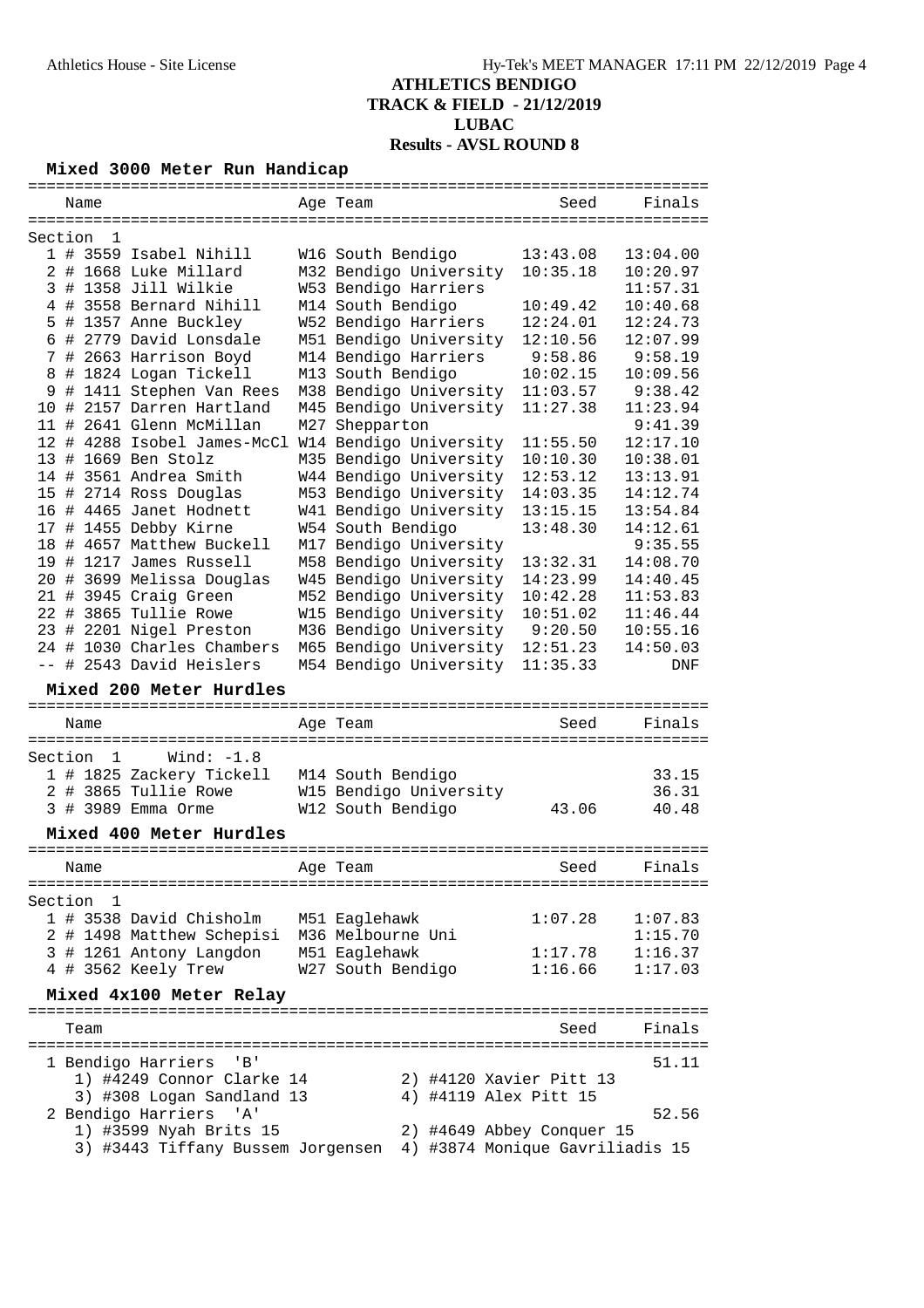### **....Mixed 4x100 Meter Relay**

| 3 South Bendigo 'A'       | 57.31                       |
|---------------------------|-----------------------------|
| 1) #1068 Allie Guillou 13 | 2) #3716 Jessica Grigson 13 |
| 3) #1067 Belle Guillou 13 | 4) #4019 Lainey Pollard 13  |

### **Mixed High Jump**

|                                                            | ===================================   |                   | <b>=======</b> |
|------------------------------------------------------------|---------------------------------------|-------------------|----------------|
| Name                                                       | Age Team                              | Seed              | Finals         |
| $\mathbf 1$<br>Flight                                      |                                       |                   |                |
| 1 # 4654 Joseph Baldwin                                    | M21 Melbourne Uni                     | 2.10m             | 2.05m          |
| 2 #11107 xJulian Callea                                    | M18 Unattached                        | 1.85m             | X1.75m         |
| 3 # 3086 Gregory Hilson                                    | M50 South Bendigo                     | 1.55m             | 1.55m          |
| 3 # 3571 Angus McKindlay                                   | M16 Eaglehawk                         | 1.60m             | 1.55m          |
| 3 # 4644 Alec Colturi                                      | M15 Eaglehawk                         |                   | 1.55m          |
| 6 # 4220 Abbey Hromenko                                    | W17 South Bendigo                     | 1.55m             | 1.50m          |
| 7 # 4249 Connor Clarke                                     | M14 Bendigo Harriers                  | 1.55m             | 1.45m          |
| 8 # 4375 Sam Storer                                        | M27 Eaglehawk                         | 1.55m             | 1.40m          |
| -- #11115 xLewis Cain                                      | M22 Unattached                        |                   | XNH            |
| -- # 3855 Kenan Seebah                                     | M16 Eaglehawk                         |                   | NH             |
| 2<br>Flight                                                |                                       |                   |                |
| 1 # 4423 Harry Roberts                                     | M14 Eaglehawk                         | 1.40m             | 1.45m          |
| 1 # 1498 Matthew Schepisi                                  | M36 Melbourne Uni                     | 1.30m             | 1.45m          |
| 3 # 3822 Jorja Peace                                       | W15 Eaglehawk                         | 1.35m             | 1.40m          |
| 4 # 4218 Trudy Haines                                      | W49 South Bendigo                     | 1.30m             | 1.35m          |
| 4 # 3865 Tullie Rowe                                       | W15 Bendigo University                | 1.41m             | 1.35m          |
| 4 # 2931 Geoff Jordan                                      | M50 Bendigo Harriers                  | 1.35m             | 1.35m          |
| 4 # 3003 Lily Marsh                                        | W13 Eaglehawk                         | 1.35m             | 1.35m          |
| 4 # 2712 Christopher Timew M45 South Bendigo               |                                       | $1.40m$           | 1.35m          |
| 9 # 1261 Antony Langdon                                    | M51 Eaglehawk                         | 1.30m             | 1.30m          |
| 9 # 3989 Emma Orme                                         | W12 South Bendigo                     | 1.33m             | 1.30m          |
|                                                            |                                       | 1.35m             |                |
| 9 # 2714 Ross Douglas                                      | M53 Bendigo University                |                   | 1.30m          |
| 9 # 2809 Maya Kadri<br>$ -$                                | W15 Eaglehawk                         | 1.35m             | 1.30m          |
| # 2482 Terry Hicks<br>Flight<br>$\overline{\phantom{a}}$ 3 | M65 Eaglehawk                         | 1.30m             | NH             |
|                                                            |                                       |                   |                |
| 1 # 3716 Jessica Grigson                                   | W13 South Bendigo                     | 1.30 <sub>m</sub> | 1.35m          |
| 2 # 4019 Lainey Pollard                                    | W13 South Bendigo                     | 1.30m             | 1.30m          |
| 3 # 3445 Keenan Seymour                                    | M12 South Bendigo                     | 1.30m             | 1.25m          |
| 4 # 1068 Allie Guillou                                     | W13 South Bendigo                     | 1.20 <sub>m</sub> | 1.20m          |
| 4 # 1067 Belle Guillou                                     | W13 South Bendigo                     | 1.20m             | 1.20m          |
| 4 # 2780 Phoebe Lonsdale                                   | W14 Bendigo University                | 1.25m             | 1.20m          |
| 7 # 2644 Eric Baker                                        | M57 Bendigo Harriers                  | 1.05m             | 1.05m          |
| -- # 3270 Jasper Seymour                                   | M10 South Bendigo                     | 1.09m             | NH             |
| Mixed Pole Vault                                           |                                       |                   |                |
|                                                            | ===================================== |                   | ========       |
| Name                                                       | Age Team                              | Seed              | Finals         |
|                                                            |                                       |                   |                |
| Flight<br>1                                                |                                       |                   |                |
| 1 # 3538 David Chisholm                                    | M51 Eaglehawk                         | 1.80m             | 2.00m          |
| 2 # 4218 Trudy Haines                                      | W49 South Bendigo                     | 1.80m             | 1.80m          |
| -- # 4219 Logan Hromenko                                   | M14 South Bendigo                     | 2.20 <sub>m</sub> | NH             |

### **Mixed Triple Jump**

| Name                    | Age Team               | Seed  | Finals Wind |     |
|-------------------------|------------------------|-------|-------------|-----|
| 1 # 3865 Tullie Rowe    | W15 Bendigo University | 9.25m | 9.16m       | 1.6 |
| 2 # 4219 Logan Hromenko | M14 South Bendigo      | 8.36m | 8.66m       | 1.7 |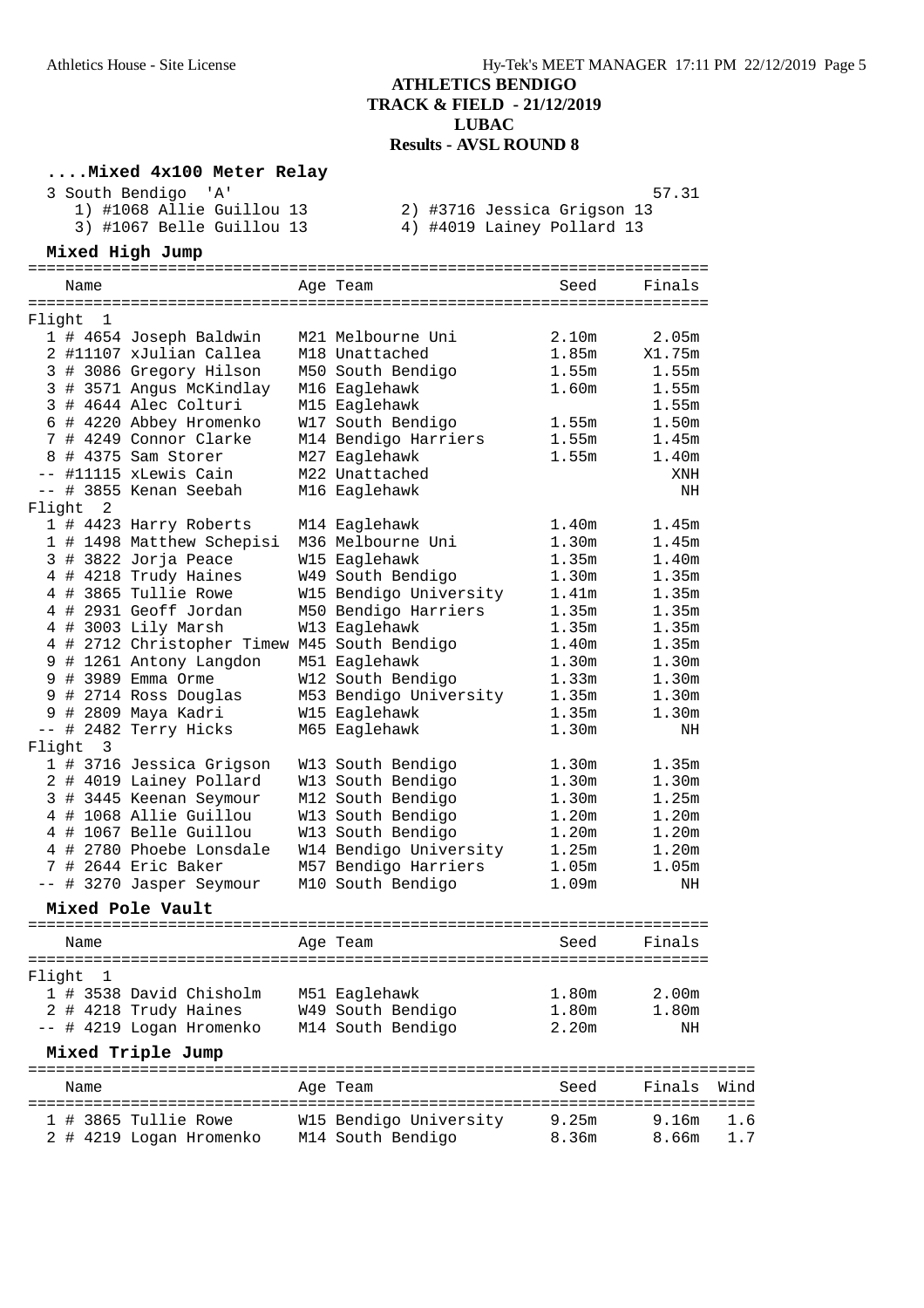#### **....Mixed Triple Jump**

|          |                            | 3 # 3165 Jayne Norton                           | W44 South Bendigo      | 8.47m             | 8.23m             | 2.8    |
|----------|----------------------------|-------------------------------------------------|------------------------|-------------------|-------------------|--------|
|          |                            | 4 # 1261 Antony Langdon                         | M51 Eaglehawk          | 7.88m             | 8.20 <sub>m</sub> | 0.9    |
|          |                            | 5 # 2482 Terry Hicks                            | M65 Eaglehawk          | 7.98m             | 8.15m             | 3.5    |
|          |                            | 6 # 2780 Phoebe Lonsdale                        | W14 Bendigo University | 7.52m             | 8.07m             | 3.1    |
|          |                            | 7 # 3561 Andrea Smith                           | W44 Bendigo University | 7.82m             | 7.87m             | 0.8    |
| 8        |                            | # 2779 David Lonsdale                           | M51 Bendigo University | 6.98m             | 7.47m             | 1.4    |
|          |                            | 9 # 3227 Joan Self                              | W62 South Bendigo      | 7.64m             | 7.14m             | 1.5    |
|          |                            | 10 # 3445 Keenan Seymour                        | M12 South Bendigo      | 7.98m             | 7.11m             | 2.4    |
|          |                            | 11 # 2412 Carol Coad                            | W58 South Bendigo      | 7.65m             | 7.02 <sub>m</sub> | 0.7    |
|          |                            | 12 # 3166 Jemma Norton                          | W13 South Bendigo      | 7.68m             | 6.71m             | $+0.0$ |
| Flight   | $\overline{\phantom{0}}^2$ |                                                 |                        |                   |                   |        |
|          |                            | 1 # 4644 Alec Colturi                           | M15 Eaglehawk          |                   | 11.75m            | 5.7    |
|          |                            | 2 # 3571 Angus McKindlay                        | M16 Eaglehawk          | 11.85m            | 11.21m            | 2.2    |
|          |                            | 3 # 4375 Sam Storer                             | M27 Eaglehawk          |                   | 11.06m            | 5.9    |
|          |                            | 4 # 4220 Abbey Hromenko                         | W17 South Bendigo      | 10.00m            | 10.34m            | 4.6    |
|          |                            | 5 # 4649 Abbey Conquer                          | W15 Bendigo Harriers   | 10.28m            | 10.16m            | 3.8    |
|          |                            | 6 # 3538 David Chisholm                         | M51 Eaglehawk          | 10.34m            | 10.04m            | 2.3    |
|          |                            | 7 # 3562 Keely Trew                             | W27 South Bendigo      | 9.93m             | 9.95m             | 5.3    |
|          |                            | 8 # 3106 Jorja Morrison                         | W13 Eaglehawk          | 9.40 <sub>m</sub> | 9.91 <sub>m</sub> | 5.0    |
|          |                            | 9 # 3599 Nyah Brits                             | W15 Bendigo Harriers   | 9.38m             | 9.41 <sub>m</sub> | 4.5    |
|          |                            | 10 # 3162 Emma Peters                           | W19 Athletics Chilwell | 8.70m             | 8.87m             | 2.5    |
|          |                            | 11 # 1068 Allie Guillou                         | W13 South Bendigo      | 8.66m             | 8.70m             | 3.2    |
|          |                            | 12 # 3716 Jessica Grigson                       | W13 South Bendigo      | 8.88m             | 8.38m             | 2.5    |
|          |                            | 12 # 1067 Belle Guillou                         | W13 South Bendigo      | 8.29m             | 8.38m             | 1.6    |
|          |                            | 14 # 4019 Lainey Pollard                        | W13 South Bendigo      | 8.40m             | 7.72m             | 1.5    |
| Flight 3 |                            |                                                 |                        |                   |                   |        |
|          |                            | 1 # 4423 Harry Roberts                          | M14 Eaglehawk          | 10.96m            | 10.73m            | 2.2    |
|          |                            | 2 # 3822 Jorja Peace                            | W15 Eaglehawk          | 9.15m             | 9.72m             | 3.6    |
|          |                            | 3 # 3167 Aaron Norton                           | M40 South Bendigo      | 8.85m             | 9.48m             | $+0.0$ |
|          |                            | 4 # 3003 Lily Marsh                             | W13 Eaglehawk          | 9.20m             | 9.19m             | 2.0    |
|          |                            | 5 # 3004 Rosy Marsh                             | W13 Eaglehawk          | 9.79m             | 9.10m             | 2.1    |
|          |                            | 6 # 3443 Tiffany Bussem Jo W18 Bendigo Harriers |                        |                   | 8.87m             | 2.0    |
|          |                            | 6 # 2931 Geoff Jordan                           | M50 Bendigo Harriers   | 8.94m             | 8.87m             | 3.4    |
|          |                            | 8 # 3084 Caitlin Campbell                       | W16 South Bendigo      | 7.96m             | 8.28m             | $+0.0$ |
| 9        |                            | # 3952 Nicholas Alexande M15 South Bendigo      |                        |                   | 8.12m             | 2.3    |
|          |                            | 10 # 4198 Sara Berg                             | W16 South Bendigo      | 7.93m             | 7.62m             | 1.7    |

#### **Mixed Discus Throw**

========================================================================= Name Age Team Seed Finals ========================================================================= Flight 1 1 # 2931 Geoff Jordan M50 Bendigo Harriers 24.31m 24.91m 2 # 4078 Tiahna Robinson W15 Bendigo Harriers 23.65m 23.27m 3 # 4077 Amanda Robinson W40 Bendigo Harriers 21.90m 21.84m 4 # 4204 Stephen Ryan M63 Eaglehawk 22.35m 21.81m 5 # 3776 Georgia Lee W15 Eaglehawk 23.63m 21.79m 6 # 4198 Sara Berg W16 South Bendigo 25.99m 21.27m 7 # 3854 Martin Fryer M75 Eaglehawk 22.31m 20.06m 8 # 2714 Ross Douglas M53 Bendigo University 20.55m 19.90m 9 # 2808 Christopher Kadri M50 Eaglehawk 21.42m 19.71m 10 # 4218 Trudy Haines W49 South Bendigo 20.30m 19.51m 11 # 3989 Emma Orme W12 South Bendigo 20.97m 19.46m 12 # 3095 Claire Noonan W15 Eaglehawk 24.83m 19.24m 13 # 3945 Craig Green M52 Bendigo University 21.86m 18.90m 14 # 3167 Aaron Norton M40 South Bendigo 23.65m 18.88m 15 # 1498 Matthew Schepisi M36 Melbourne Uni 15.78m Flight 2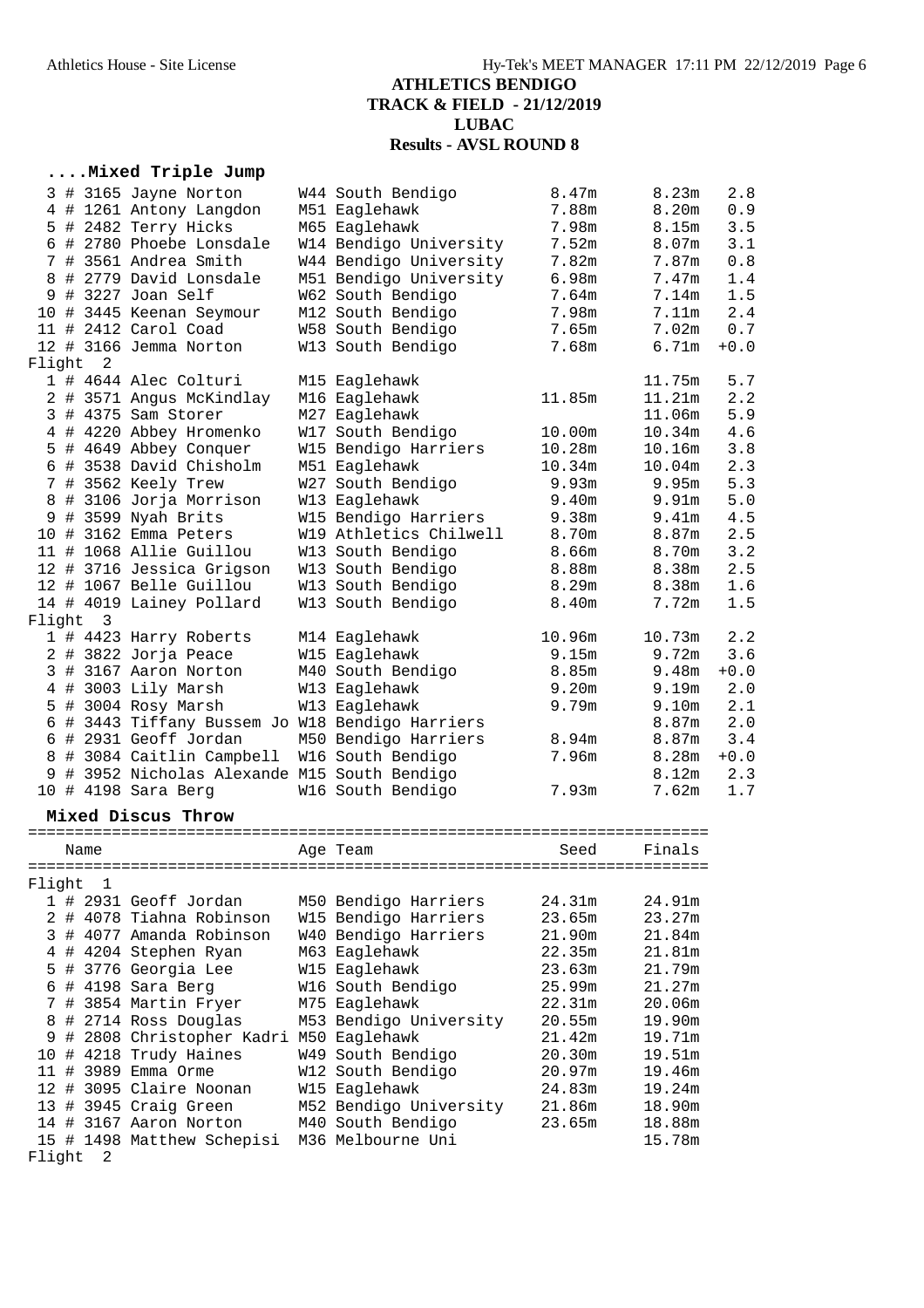### **....Mixed Discus Throw**

|   |          |   | 1 # 3227 Joan Self                               | W62 South Bendigo      | 18.91m | 18.78m  |
|---|----------|---|--------------------------------------------------|------------------------|--------|---------|
|   |          |   | 2 # 1012 Leigh Browell                           | M45 South Bendigo      | 17.51m | 18.48m  |
|   |          |   | 3 # 2412 Carol Coad                              | W58 South Bendigo      | 19.78m | 18.23m  |
|   |          |   | 4 # 3764 Toni Phillips                           | W47 Preston            | 19.39m | 18.22m  |
|   |          |   | 5 # 3166 Jemma Norton                            | W13 South Bendigo      | 16.39m | 18.18m  |
|   |          |   | 6 # 3561 Andrea Smith                            | W44 Bendigo University | 18.82m | 17.63m  |
|   |          |   | 7 # 4028 Montanna Maud                           | W16 Bendigo University |        | 16.96m  |
|   |          |   | 8 # 3075 Peter Savage                            | M65 Eaglehawk          | 16.25m | 16.84m  |
|   |          |   | 9 # 3270 Jasper Seymour                          | M10 South Bendigo      | 13.91m | 16.21m  |
|   |          |   | 10 # 2644 Eric Baker                             | M57 Bendigo Harriers   | 17.13m | 16.17m  |
|   |          |   | 11 #11035 xJohn Carter                           | M69 Unattached         | 14.88m | X14.49m |
|   |          |   | 12 # 2860 Kathryn Heagney                        | W69 Eaglehawk          | 12.97m | 13.55m  |
|   |          |   | 13 #11003 xAbbey Berg                            | W11 Unattached         | 13.55m | X13.37m |
|   |          |   | 14 # 3004 Rosy Marsh                             | W13 Eaglehawk          | 11.83m | 11.59m  |
|   |          |   | 15 # 3074 Wendy Ennor                            | W62 Eaglehawk          | 11.79m | 11.48m  |
|   |          |   | 15 # 2999 Jennifer Payne                         | W63 South Bendigo      | 10.94m | 11.48m  |
|   |          |   | 17 # 3083 Kylie Campbell                         | W43 South Bendigo      | 12.02m | 11.25m  |
|   | Flight   | 3 |                                                  |                        |        |         |
|   |          |   | 1 # 308 Logan Sandland                           | M13 Bendigo Harriers   | 45.18m | 40.17m  |
|   |          |   | 2 # 3873 Jake Gavriliadis                        | M13 Bendigo Harriers   | 36.15m | 39.79m  |
|   |          |   | 3 # 4119 Alex Pitt                               | M15 Bendigo Harriers   | 30.67m | 34.12m  |
|   |          |   | 4 #11115 xLewis Cain                             | M22 Unattached         |        | X32.66m |
|   |          |   | 5 # 2482 Terry Hicks                             | M65 Eaglehawk          | 31.47m | 31.01m  |
|   |          |   | 6 # 321 Xylavene Beale                           | W13 Albury Athletics   | 32.74m | 27.92m  |
|   |          |   | 7 # 4120 Xavier Pitt                             | M13 Bendigo Harriers   | 34.54m | 27.48m  |
|   |          |   | 8 # 3165 Jayne Norton                            | W44 South Bendigo      | 31.25m | 27.33m  |
|   |          |   | 9 # 3052 Olivia Graham                           | W19 Eaglehawk          | 29.44m | 26.00m  |
|   |          |   | 10 # 3861 Mackenzie Cooper                       | M20 Bendigo Harriers   | 25.72m | 25.82m  |
|   |          |   | 11 # 3538 David Chisholm                         | M51 Eaglehawk          | 25.65m | 25.55m  |
|   |          |   | 12 # 3874 Monique Gavriliad W15 Bendigo Harriers |                        |        | 25.51m  |
|   |          |   | 13 # 3119 Craig Graham                           | M54 Eaglehawk          | 26.67m | 24.89m  |
|   |          |   | 14 # 3162 Emma Peters                            | W19 Athletics Chilwell | 25.01m | 24.45m  |
|   |          |   | 15 # 2712 Christopher Timew M45 South Bendigo    |                        | 25.08m | 22.91m  |
|   |          |   | 16 # 3007 Leah Langtree                          | W43 Eaglehawk          | 25.79m | 21.64m  |
|   |          |   | 17 # 4375 Sam Storer                             | M27 Eaglehawk          | 21.21m | 14.20m  |
|   |          |   | -- # 3862 Bailey Cooper                          | M22 Bendigo Harriers   | 25.87m | ND      |
|   |          |   |                                                  |                        |        |         |
|   |          |   | Mixed Hammer Throw                               |                        |        |         |
|   | Name     |   |                                                  | Age Team               | Seed   | Finals  |
|   |          |   |                                                  |                        |        |         |
|   | Flight 1 |   |                                                  |                        |        |         |
|   | 1#       |   | 308 Logan Sandland                               | M13 Bendigo Harriers   | 57.26m | 53.69m  |
|   |          |   | 2 # 3052 Olivia Graham                           | W19 Eaglehawk          | 47.65m | 45.77m  |
| 3 |          |   | # 3095 Claire Noonan                             | W15 Eaglehawk          | 34.67m | 35.62m  |
| 4 | #        |   | 321 Xylavene Beale                               | W13 Albury Athletics   | 34.07m | 33.97m  |
| 5 | $\#$     |   | 3119 Craig Graham                                | M54 Eaglehawk          | 33.21m | 31.68m  |
| 6 |          |   | # 2931 Geoff Jordan                              | M50 Bendigo Harriers   | 24.41m | 22.50m  |
| 7 |          |   | # 3538 David Chisholm                            | M51 Eaglehawk          | 23.11m | 22.07m  |
| 8 |          |   | # 3861 Mackenzie Cooper                          | M20 Bendigo Harriers   | 23.88m | 22.04m  |
| 9 |          |   | # 2712 Christopher Timew M45 South Bendigo       |                        | 20.56m | 21.97m  |
|   |          |   | 10 # 2412 Carol Coad                             | W58 South Bendigo      |        | 21.65m  |
|   |          |   | 11 # 3862 Bailey Cooper                          | M22 Bendigo Harriers   | 20.64m | 21.31m  |
|   |          |   | 12 # 3854 Martin Fryer                           | M75 Eaglehawk          | 19.95m | 19.91m  |
|   |          |   | 13 # 3167 Aaron Norton                           | M40 South Bendigo      | 19.71m | 19.42m  |
|   |          |   | 14 # 3166 Jemma Norton                           | W13 South Bendigo      | 17.04m | 18.53m  |
|   |          |   | 15 # 4077 Amanda Robinson                        | W40 Bendigo Harriers   | 16.90m | 18.26m  |
|   |          |   | 16 # 3075 Peter Savage                           | M65 Eaglehawk          | 18.99m | 17.93m  |
|   |          |   |                                                  |                        |        |         |